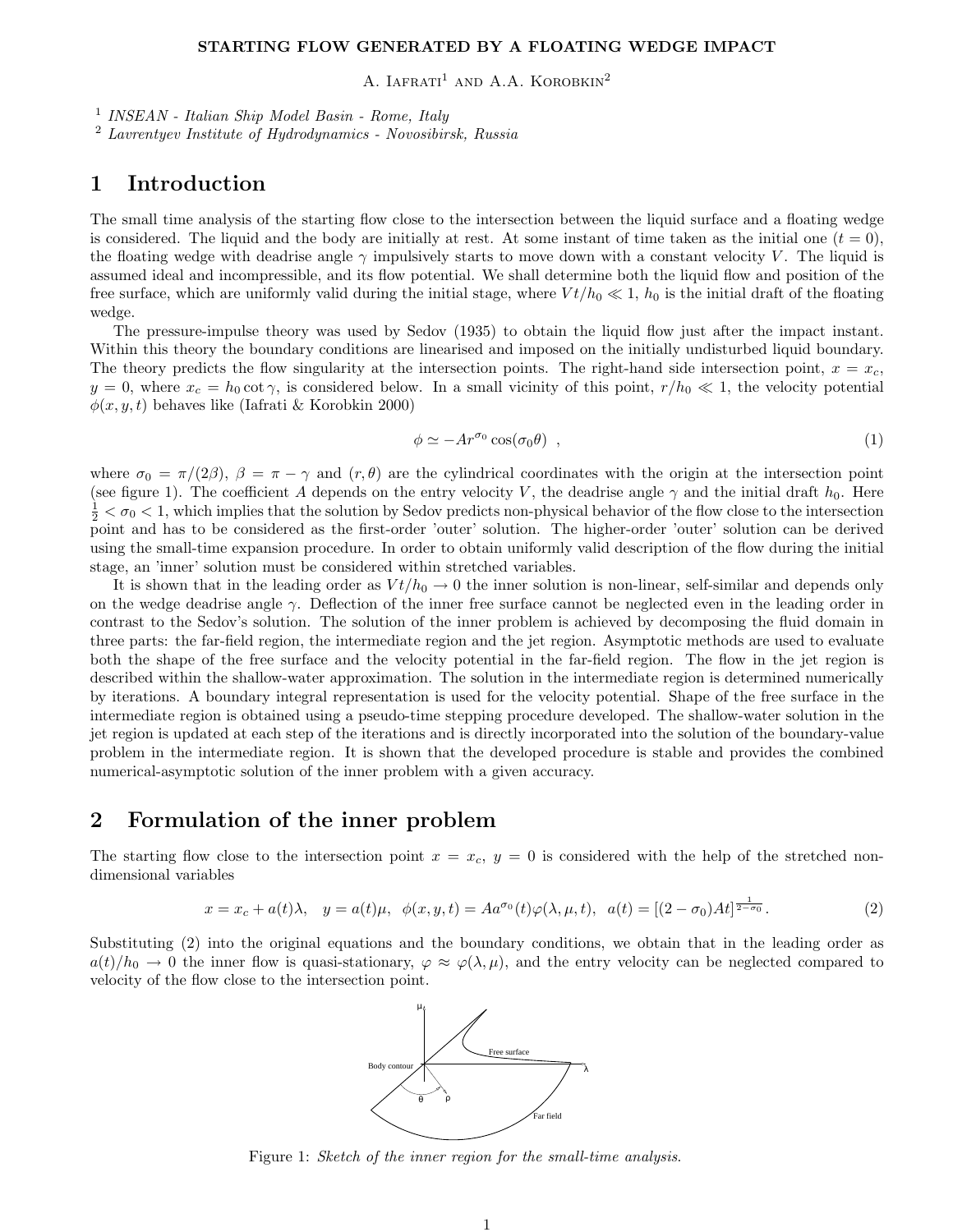It is convenient to introduce the modified velocity potential  $S = \varphi - \frac{1}{2}\rho^2$ , where  $\rho = \sqrt{\lambda^2 + \mu^2}$ , which satisfies the following equations (Iafrati & Korobkin 2000)

$$
\nabla^2 S = -2 \qquad \text{in the flow region}, \tag{3}
$$

$$
S_n = 0
$$
 along both the free surface and the wedge surface, (4)

$$
S_{\tau}^{2} + 2\sigma_{0}S = (1 - \sigma_{0})\rho^{2} \qquad \text{along the free surface}, \tag{5}
$$

$$
S \simeq -\frac{1}{2}\rho^2 - \rho^{\sigma_0}\cos(\sigma_0\theta) \qquad (\rho \to \infty),
$$
 (6)

where  $S_n$  and  $S_\tau$  are the normal and tangential derivatives of the unknown function  $S(\lambda, \mu)$  on the boundary. The far-field condition (6) follows from matching the 'inner' solution (2) and the 'outer' solution (1). Therefore, in the leading order the flow near the intersection point is self-similar and depends only on the parameter  $\sigma_0$ .

The inner problem (3) - (6) is non-linear and complicated. Moreover, the shape of the free surface is unknown in advance and has to be determined together with the liquid flow. If the free surface is known, the dynamic boundary condition (5) can be integrated providing the velocity potential along the free surface and, therefore, the velocity field throughout the inner flow region in quadratures.

### 3 Asymptotic behavior of the inner solution in the far field

In order to reduce the size of the computational domain required to solve the inner problem (3) - (6), the asymptotic behavior of the solution in the far field is estimated. It should be noted that the Stokes' procedure does not work in this case and we have to map the far-field region onto a canonical one to find the asymptotic expansion of the modified potential  $S(\lambda, \mu)$ . The free-surface shape in the far field is described by the equation  $\theta = \theta(\rho)$ , where  $\theta(\rho) \to \beta$  as  $\rho \to \infty$ . It is useful to introduce the new angular variable  $\alpha = \theta \beta / \theta(\rho)$  so that the fluid domain in the far field corresponds to  $0 \le \alpha \le \beta$ . Three cases are distinguished: (i)  $\gamma > \pi/4$ , (ii)  $\gamma = \pi/4$  and (iii)  $\gamma < \pi/4$ . In the case  $\gamma > \pi/4$ , we obtain

$$
\tilde{\theta}(\rho) = \beta + \frac{\sigma_0}{2 - \sigma_0} \rho^{\sigma_0 - 2} - \frac{\sigma_0^2 (1 - \sigma_0)}{2(2 - \sigma_0)^2} \tan(2\gamma) \rho^{2\sigma_0 - 4} + o(\rho^{2\sigma_0 - 4}), \quad \theta = \alpha \frac{\tilde{\theta}(\rho)}{\beta},
$$

$$
S(\rho, \theta) = -\frac{1}{2} \rho^2 - \rho^{\sigma_0} \cos(\sigma_0 \alpha) + \frac{\sigma_0^2}{2 - \sigma_0} \left[ \frac{\alpha}{\beta} \sin(\sigma_0 \alpha) + \frac{\cos[2(1 - \sigma_0)\alpha]}{2 \cos(2\gamma)} \right] \rho^{2\sigma_0 - 2} + o(\rho^{2\sigma_0 - 2}),
$$
(7)
$$
S(\rho, \tilde{\theta}(\rho)) = -\frac{1}{2} \rho^2 + \frac{\sigma_0^2}{2(2 - \sigma_0)} \rho^{2\sigma_0 - 2} - \frac{\sigma_0^3 (1 - \sigma_0)}{2(2 - \sigma_0)^2} \tan(2\gamma) \rho^{3\sigma_0 - 4} + o(\rho^{3\sigma_0 - 4}).
$$

The corresponding expansions for the blunt-wedge case,  $\gamma \leq \pi/4$ , have been also derived. They are more complicated than expansions (7) due to eigensolutions, orders of which are comparable with the orders of other terms appeared in the expansions.

### 4 Mass conservation

The inner solution has to be determined in the unbounded region, whose shape is unknown in advance. The matching condition (6) shows that the mass flux incoming into the inner flow domain from the outer region is infinite. This infinite flux has to be balanced in some sense by deflection of the free surface in the inner region and by the mass outflow through the jet. In order to understand better the mechanism of this balance, let us consider a point  $E$  located on the free surface in the far-field region and a point  $F$  located on the free surface in the jet region. We consider the finite part  $\mathcal{D}_{EF}$  of the flow domain, which is bounded in the far field by the circumference  $\rho = R_E$ , in the jet region by a straight line orthogonal to the body contour through the point  $F$ , on the top by the free surface and on the left-hand side by the body contour. Equation (3) gives

$$
\int_{\mathcal{D}_{EF}} \nabla^2 S \, d\lambda d\mu = \int_{\partial \mathcal{D}_{EF}} \frac{\partial S}{\partial n} \, ds = -2|\mathcal{D}_{EF}|,
$$

where  $|\mathcal{D}_{EF}|$  is the area of the finite region  $\mathcal{D}_{EF}$ . According to the boundary conditions (4) on the free surface and on the body contour, the normal derivative of S differs from zero only along the far-field boundary and on the jet cut at F. When E tends to infinity both the mass flux from the far-field boundary and the area  $|\mathcal{D}_{EF}|$  are unbounded. However, with the help of the asymptotic expansions (7), it can be shown that the two contributions balance each other for any finite  $R_E$ , thus leading to a finite flux of mass through the jet cut.

Concerning the behavior of the solution in the jet region, there are two possibilities: (i) the jet is of finite length and (ii) the jet is of infinite length. Whatever is the case, we assume that the fluid flows from the intermediate region into the jet region through the cut  $F$ . In order to satisfy both the kinematic condition on the free surface and the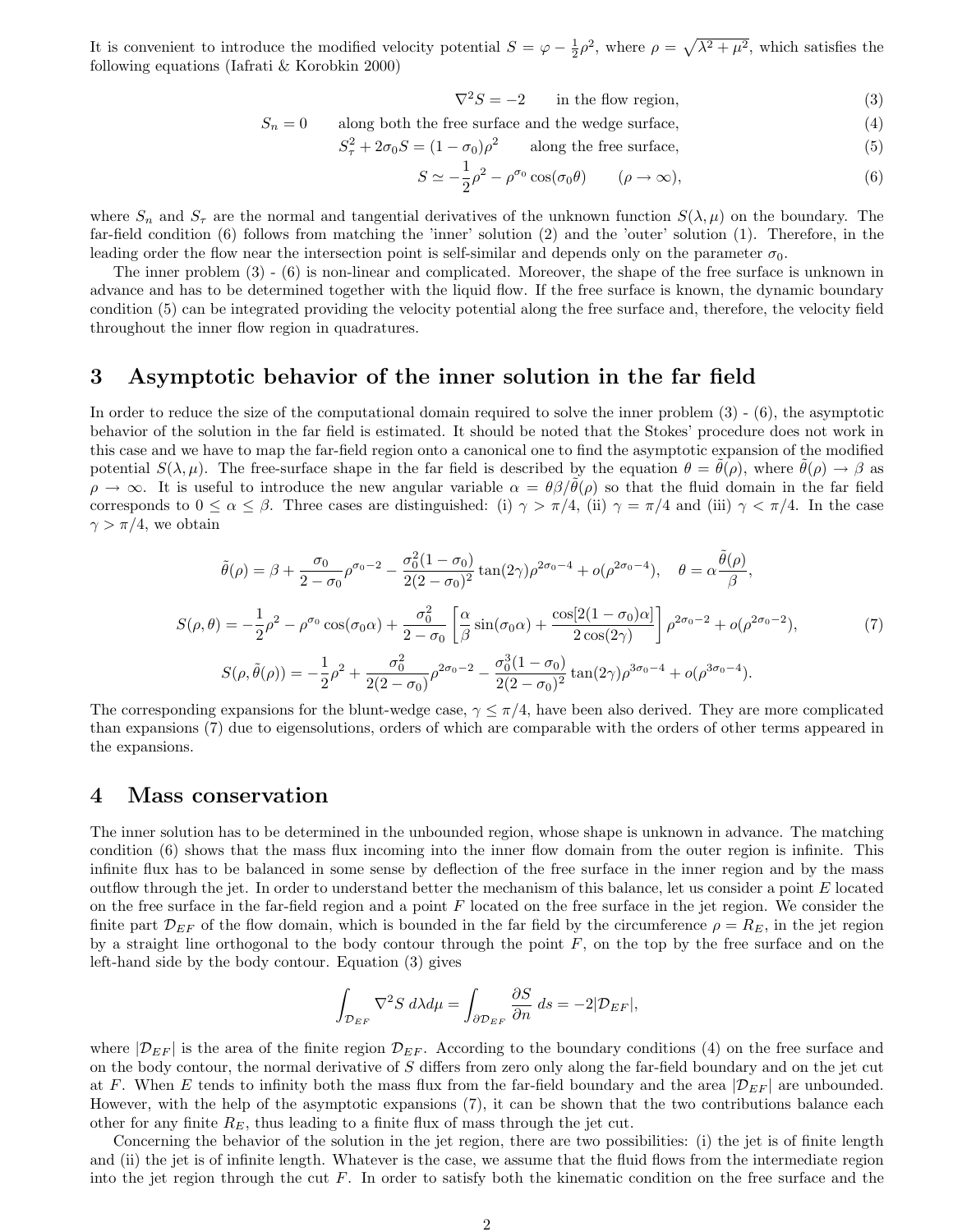body boundary condition (4) in the case of finite length of the jet and a non-zero angle at the jet tip, it must be  $S_{\tau}(0) = 0$ , where  $\tau$  is the coordinate along the free surface with  $\tau = 0$  at the jet tip. By differentiating the dynamic boundary condition (5) with respect to  $\tau$ , we obtain

$$
\lim_{\tau \to 0^+} \frac{S_{\tau}^2(\tau) - S_{\tau}^2(0)}{\tau} = 2(1 - \sigma_0)\rho \rho_{\tau}(0) - 2\sigma_0 S_{\tau}(0).
$$

Since  $S_{\tau}(0) = 0$ , the left-hand side is positive and the equality implies  $\rho_{\tau}(0) > 0$ . On the other hand,  $\varphi_{\tau}(0) =$  $S_{\tau}(0) + \rho(0)\rho_{\tau}(0) > 0$ , which shows that in this case the liquid particles move in the jet region from the jet tip. This result contradicts to the assumption about the flow pattern in the jet region. Therefore, infinite length of the jet is expected.

### 5 Asymptotic behavior of the inner solution in the jet region

Asymptotic analysis of the flow in the thin jet region is carried out by using ideas from the shallow-water theory. It is convenient to introduce the new Cartesian coordinate system  $\hat{O}\xi\eta$  with the axis  $\hat{O}\xi$  directed along the body surface and the axis  $O\eta$  towards the liquid region. The jet cut F is given now as  $\xi = \xi_0$ ,  $0 < \eta < h(\xi_0)$ , where equation  $\eta = h(\xi)$ describes the free-surface shape in the jet region,  $\xi \ge \xi_0$ . Within the stretched variables  $\eta = h(\xi)z$ ,  $h(\xi) = h(\xi_0)T(\xi)$ and  $s(\xi, z) = S(\xi, h(\xi)z)$  the jet region corresponds to the strip,  $\xi \ge \xi_0$ ,  $0 < z < 1$ , and the unknown functions  $T(\xi)$ and  $s(\xi, z)$  can be found in the forms  $T(\xi) = T_0(\xi) + h^2(\xi_0)T_1(\xi) + \dots$  and  $s(\xi, z) = s_0(\xi, z) + h^2(\xi_0)s_1(\xi, z) + \dots$ where  $h^2(\xi_0)$  is considered as a small parameter. Substituting these asymptotic expansions into (3) - (6), we obtain

Eq. (3) 
$$
s_{0zz} = 0
$$
,  $s_{1zz} = -2T_0^2 - T_0^2 s_{0\xi\xi}$   $0 < z < 1$   
\n $\text{KBC}(4)$   $s_{0z} = 0$ ,  $s_{1z} = T_{0\xi}T_0 s_{0\xi}$   $z = 1$   
\n $\text{BBC}(4)$   $s_{0z} = 0$ ,  $s_{1z} = 0$   $z = 0$   
\n $\text{DBC}(5)$   $s_{0\xi}^2 = (1 - \sigma_0)\xi^2 - 2\sigma_0 s_0$ ,  $2s_{0\xi}s_{1\xi} = (1 - \sigma_0)T_0^2 - 2\sigma_0 s_1 + T_{0\xi}^2 [(1 - \sigma_0)\xi^2 - 2\sigma_0 s_0]  $z = 1$$ 

in the leading and for the second order, respectively. The system of the differential equations is numerically solved with a space-marching procedure for  $\xi > \xi_0$ , starting from  $\xi_0$  and a given thickness  $h(\xi_0)$  provided by the solution in the intermediate region.

### 6 Numerical solution in the intermediate region

In order to solve completely the inner problem, the numerical iterative procedure is developed to find the shape of the free surface in the intermediate region. Both the inner potential  $\varphi$  and the modified potential S, where  $\varphi = S + \frac{1}{2}\rho^2$ , are used. The inner potential  $\varphi$  satisfies the Laplace equation, solution of which is sought by using a boundary integral formulation in the computational domain bounded by the far-field boundary, the body contour and the free surface. The far field boundary (FF) is located at  $\rho = R$  with R being large enough so that the asymptotic expansion (7) is expected to represent the solution with a given accuracy for  $\rho \geq R$ . The same expansion is used also to assign the value of the velocity potential along the far-field boundary.

The main issue is related to the free surface  $(FS)$  shape that is unknown and must be determined as a part of the solution. To this aim a pseudo time-stepping procedure is adopted by using the asymptotic expansion (7) as a first guess. Once the free surface shape is assigned, the distribution of the velocity potential along the free surface is obtained by integrating the dynamic boundary condition (5), which is rewritten as  $S_\tau = -\sqrt{(1-\sigma_0)\rho^2 - 2\sigma_0 S}$ , and then using the relation  $\varphi = S + \rho^2/2$ . On the wetted part of the body contour (BC) the impermeability condition,  $\partial \varphi / \partial n = 0$ , is applied.

The solution of the boundary-value problem provides the velocity potential along the wetted part of the body and its normal derivative along both the free surface and the far-field boundary. This allows us to compute ∇S on the free surface and to verify then if the kinematic boundary condition,  $\partial S/\partial n = 0$ , is satisfied. If not, the free surface shape is updated by using ∇S as a free-surface velocity. Special treatment of the intersection between the free surface and the body contour is required. The angle at the intersection progressively decays and, when it drops below a limit value, the jet is cut off and is replaced by the jet region, where the flow is described within the shallow-water approximation (see section 5). In this way we obtain the shape of the free surface and the distribution of the velocity potential along both the body contour and the free surface. The shallow-water (SW) part is directly included into the boundary integral formulation. In order to clarify the numerical procedure, the boundary integral representation is written for a point  $x$  on the boundary of the computational domain, which leads to the following boundary integral equation

$$
\frac{1}{2}\varphi(\boldsymbol{x}) + \int_{BC} \varphi(\boldsymbol{y}) \frac{\partial G}{\partial n}(\boldsymbol{x} - \boldsymbol{y}) ds(\boldsymbol{y}) - \int_{FS \cup FF} \frac{\partial \varphi}{\partial n}(\boldsymbol{y}) G(\boldsymbol{x} - \boldsymbol{y}) ds(\boldsymbol{y}) =
$$
\n
$$
\int_{BC \cup SW} \frac{\partial \varphi}{\partial n}(\boldsymbol{y}) G(\boldsymbol{x} - \boldsymbol{y}) ds(\boldsymbol{y}) - \int_{FS \cup FF \cup SW} \varphi(\boldsymbol{y}) \frac{\partial G}{\partial n}(\boldsymbol{x} - \boldsymbol{y}) ds(\boldsymbol{y}),
$$
\n(8)